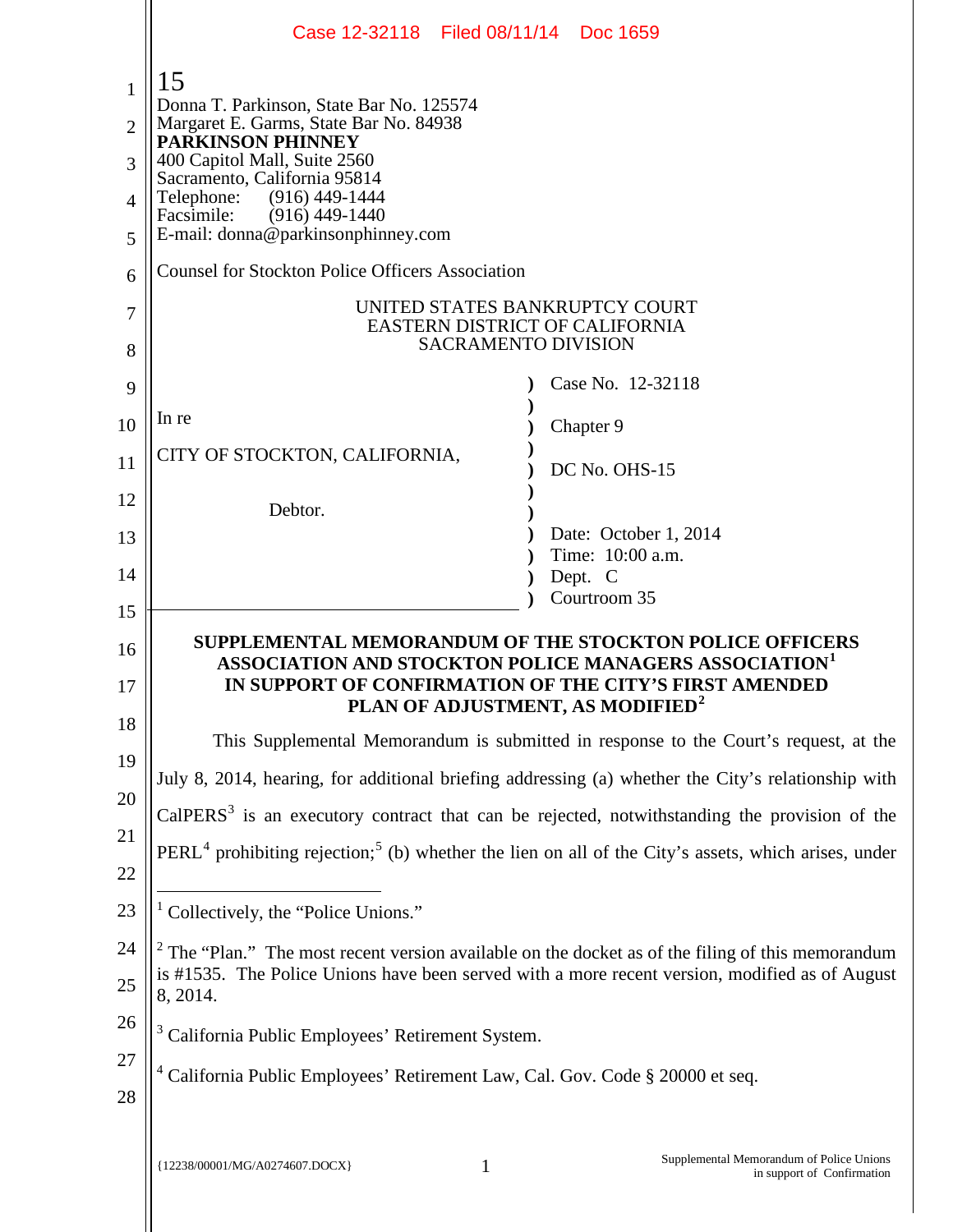1 2 3 4 the PERL,<sup>6</sup> upon termination of the CalPERS relationship unless the City pays the termination liability in full, is avoidable under 11 USC § 545; and (c) assuming that the CalPERS relationship is a contract that could be rejected, and that the lien could be avoided, whether the Plan is nevertheless confirmable in its present form.

5 6 7 8 9 10 11 The answers to the first two questions are both "no," for reasons to be discussed in detail in the brief being submitted by CalPERS itself. It is unnecessary to reach those issues, however, because the City has not proposed to make any changes to its relationship with CalPERS and because there are overwhelming economic and practical reasons not to do so. Thus, even assuming that the CalPERS relationship is a rejectable executory contract, and, further, that the lien that would result from termination of the relationship would be avoidable, the Plan should still be confirmed.

12 13 14 15 16 17 18 Keeping the CalPERS relationship intact is integral to the City's settlements with several creditor contingencies, especially the Retirees' Committee and the City's nine unions, including the two Police Unions. Under state law – and equally, under bankruptcy law if the Court were to rule that the relationship is an executory contract – the CalPERS contract could not be altered *in part*. If the City's relationship with CalPERS were terminated or rejected, the City would have to renegotiate *all* of its settlements with the unions and the Retirees' Committee, wasting many more months and many more millions of dollars.

19 20 21 22 23 24 Termination of the CalPERS relationship, via rejection or otherwise, would also create a major incentive for employees with vested CalPERS benefits to leave for another CalPERSaffiliated agency within six months of termination, exacerbating an already critical police staffing situation in Stockton, where a large percentage of the police force is now comprised of inexperienced officers and the City already has difficulty hiring new officers quickly enough to compensate for rising attrition.

25

26  $<sup>5</sup>$  Cal. Gov. Code § 20487.</sup> Ξ

 $<sup>6</sup>$  Cal. Gov. Code § 20574.</sup>

28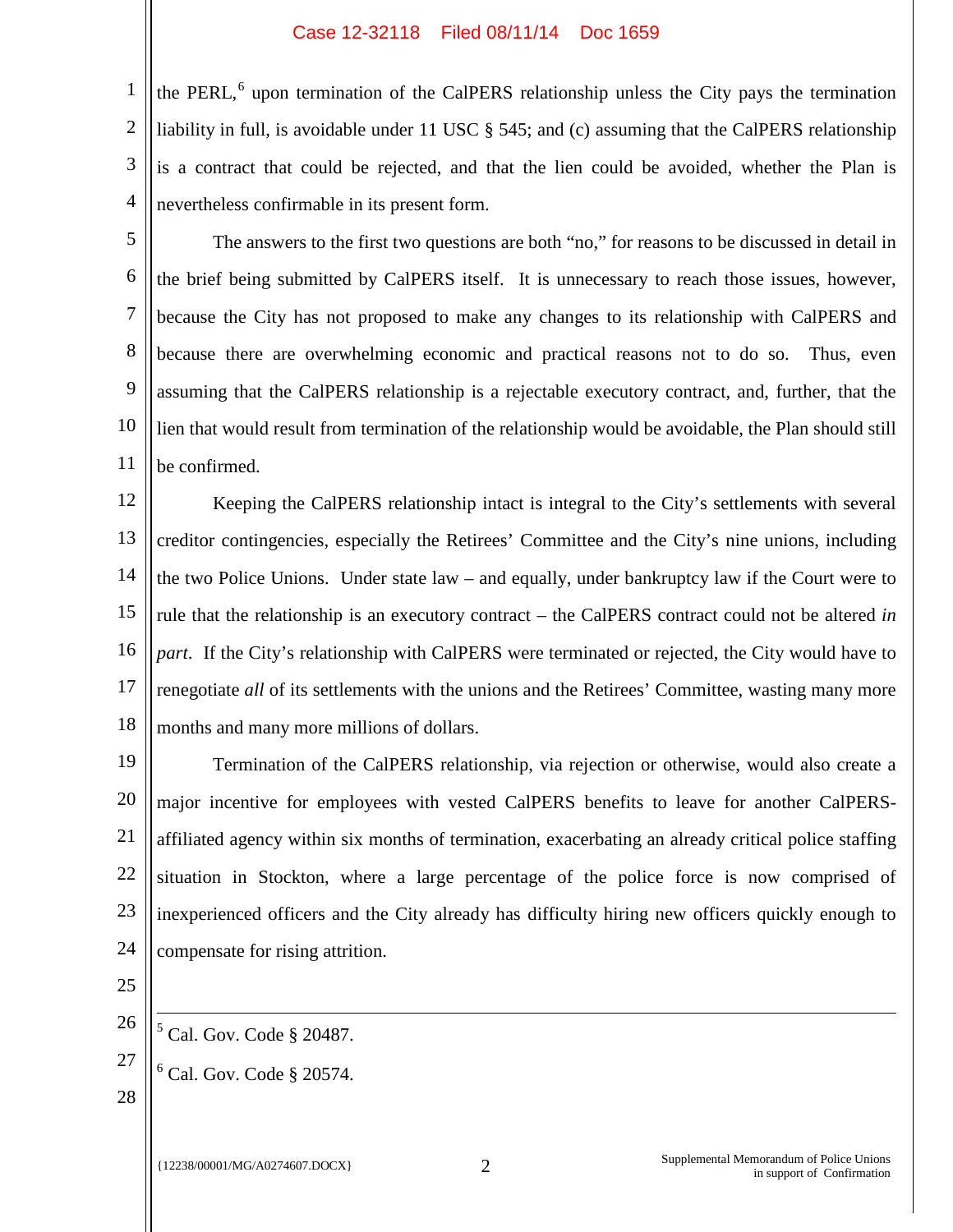# **1. The City's decision to leave the CalPERS relationship unaltered is a wise exercise of its sound business judgment.**

For purposes of this brief, the Police Unions will *assume*, without conceding the issue but without further discussion, that the relationship between CalPERS and the City is an executory contract to which 11 U.S.C. §365 would apply and that CalPERS' asserted lien on all assets to secure the termination liability is avoidable under 11 U.S.C. § 545.

7 8 9 10 11 12 13 As a practical matter, whether or not the CalPERS relationship is an "executory contract" does not significantly affect the City's exercise of its business judgment to keep the relationship in place and unaltered. If the relationship is an "executory contract," 11 U.S.C.§ 365 would give the City only two options: to "assume," or comply with its obligations in all respects going forward; or to "reject," which would result in termination of the City's relationship with CalPERS. Under the PERL, the same is true. Unless the City complies with its statutory and contractual obligations in all respects, CalPERS has the right to terminate the relationship.<sup>7</sup>

14 15 16 17 As for the lien on all the City's assets, which arises upon termination, that lien would make it completely impossible for the City to alter the CalPERS relationship and also to reorganize its other debts – unless the lien is avoidable in bankruptcy. But even assuming that the lien is avoidable, the City's decision to keep the CalPERS relationship intact is a sound one.

18

19

1

2

3

4

5

6

# **a. There is no viable alternative to CalPERS for the City to provide retirement benefits to its current employees.**

20 21 22 The Court has indicated that the City may have other options for providing retirement benefits to its employees, including creating its own pension plan, contracting with a private provider, or joining San Joaquin County's "1937 Act" pension plan.

- 23
- 24

Ξ

27 For the convenience of the Court and other parties, the cited portions of transcripts and declarations cited in this brief are being filed and served in a separate document.

<sup>25</sup> 26 <sup>7</sup> Transcript of proceedings May 14, 2014, testimony of David Lamoureux ("Lamoureux testimony"), page 176, lines 12-14; page 181, lines 11-22.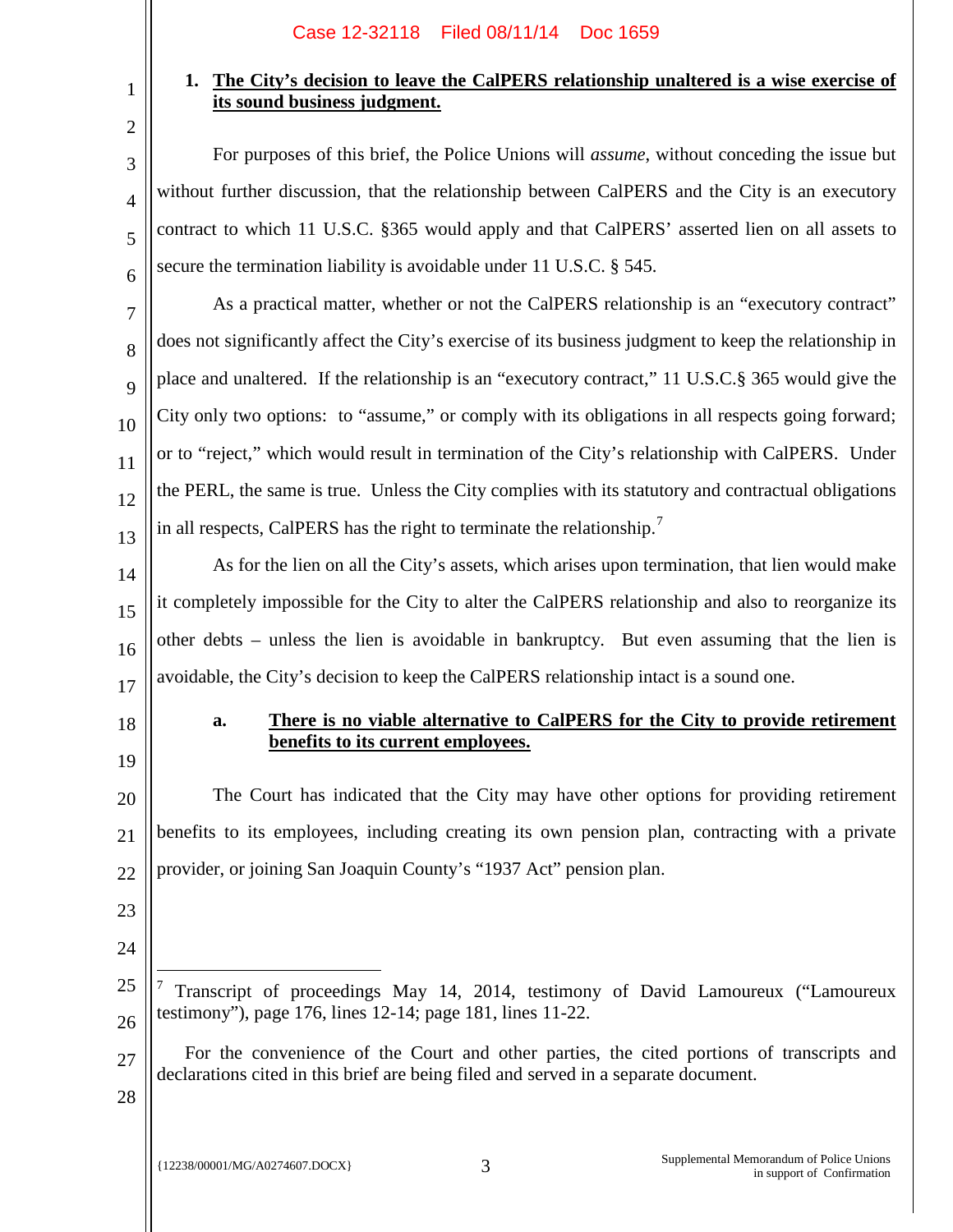2 3 4 5 6 7 8 9 Expert witness Kim Nicholl testified that setting up an independent plan would take at least six months, more likely a year, and require the hiring of an actuary and legal counsel, the creation of a pension administration system (and hiring of employees to staff it), appointment of a board of trustees, and so on.<sup>8</sup> All of these costs are currently borne by CalPERS, and although Stockton of course pays its share of the costs, that share is far lower than the cost of a stand-alone system would be, because those costs are shared with the State of California and most of the municipalities, school districts, counties, water districts, and other local agencies in the state.<sup>9</sup> Thus, from an administrative point of view alone, a stand-alone plan would cost Stockton more than CalPERS does.

10 11 12 13 14 15 Additionally, a brand-new stand-alone plan would be compelled to invest more cautiously because it would not have the huge fund built up over decades that CalPERS has. A more conservative investment strategy means a lower rate of return (in exchange for a lower risk of loss), meaning that to support the same level of benefits, a higher contribution from the City and/or its employees is required.<sup>10</sup> This is a second way that a stand-alone system would cost Stockton more than CalPERS does.

16 17 18 The time needed to set up a stand-alone plan is also a huge problem. During the six months to a year it would take to set it up, the entire reorganization process would be on hold, at great cost to the City; employees would be more likely to leave unless and until they were certain

19

Ξ

<sup>20</sup> 21  $8$  Transcript of proceedings June 4, 2014, testimony of Kim Nicholl ("Nicholl testimony"), pages 20-21.

<sup>22</sup> 23 24 <sup>9</sup> Lamoureux testimony, page 160, line 21 through page 161, line 7 (CalPERS has "over 1.7 million members" and "administer[s] pension benefits for all of the employees of the State of California, also for all of the … non-teaching school employees … and all of the [employees of] the contracting agencies …"); page 186, lines 21-24 (there are "roughly about 1600 separate contracting agencies," not including "over 2000" school districts, "and all of the State agencies."

<sup>25</sup> 26 27 <sup>10</sup> Nicholl testimony, page 26, line 19 through page 27, line 16 ("the discount rate for the Stockton" stand-alone pension plan would need to be … lower than [the CalPERS discount rate] … [T]he lower the discount rate, … the less that this pension plan can earn on investments to pay for benefits. As a result, … the contributions toward the benefits need to be greater to make up for that difference.")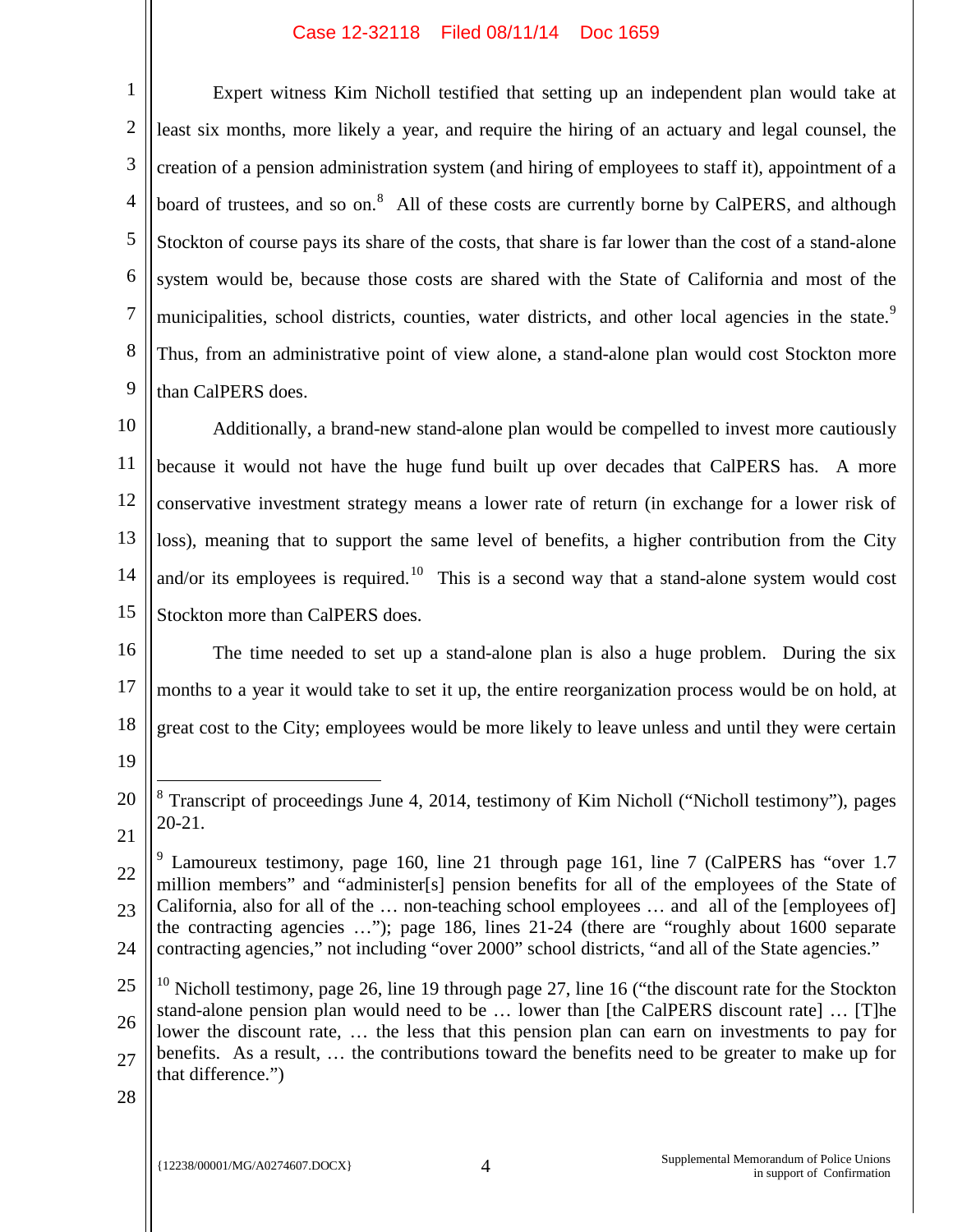1 2 the new benefits would be just as good as CalPERS, and prospective employees would be less likely to accept jobs with the City.

3 4 5 6 7 8 9 10 11 12 13 The only apparent advantage of a stand-alone plan – which disappears upon close consideration – is that the City could default on all pension obligations to retired employees and to departed employees with vested benefits, persons who are not currently "adding value." But leaving aside the obvious negative political and moral repercussions of such a move, the fact remains that it is not possible to drastically reduce the pensions of those individuals without simultaneously doing the same to current employees with vested CalPERS benefits – basically, everyone who has been working for the City for more than a year. If, as projected by Ms. Nicholl and Mr. Lamoureux, all vested benefits were cut approximately 60% upon the City's termination of its CalPERS relationship, <sup>11</sup> then just to have any chance of retaining its experienced employees, the City would need very quickly to establish and make operational a system to replace the slashed CalPERS benefits – yet another huge cost of a stand-alone system.

14 15 16 17 18 19 Similar issues rule out joining San Joaquin County's "1937 Act" plan. For one thing, the County has to agree. Administrative costs would presumably be higher than for CalPERS because it is a smaller system and has fewer members among whom to spread the cost. Most significantly, it appears that the PERL does not even permit such a switch unless the County agrees to take on *all* CalPERS obligations to members – not just its obligations to those members that are still employed at Stockton.<sup>12</sup>

20

21

- 26 27 <sup>12</sup> Cal. Gov't Code §20585(c): "All liability of this system with respect to members and retired persons under the contract shall cease and shall become the liability of the county system as of the date of termination specified in the agreement." The Police Unions expect that this issue will be covered in more detail in CalPERS' brief.
- 28

<sup>23</sup> 24 25 Nicholl testimony, page 17, line 17 ("benefits would be cut by approximately 60 percent"; Lamoureux testimony, page 180, lines 19-21 ("the board would be faced with the decision to potentially reduce the benefits by an amount of 57.2 percent"). Ξ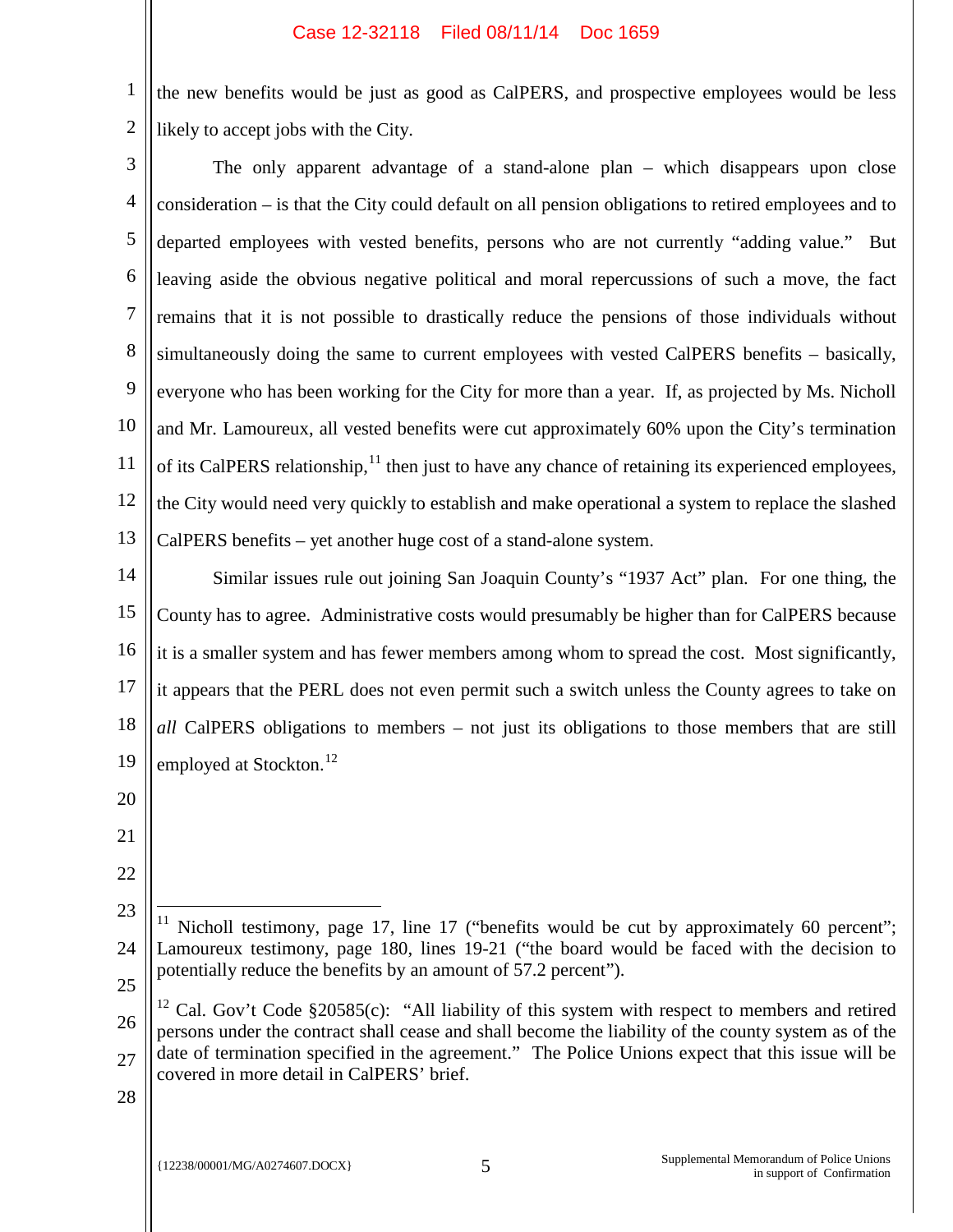1 2 3 The third defined-benefit option turns out to be strictly theoretical. In reality, there simply are no private companies offering to serve as a "plug-and-play" pension administrator for a municipality.<sup>13</sup>

4 5 6 7 8 9 10 11 12 13 One other theoretical option exists, but it would be disastrous. The City could move to a defined contribution, rather than defined benefit, type of plan. This type of plan shifts all of the risk to the employee. Each employee has a separate fund, and each employee's fund separately has to accumulate enough over the employee's working career to pay for that employee's retirement, no matter how long he or she lives or how badly his or her investments may perform. Because these risks would not be shared with 1.7 million others (as they are currently with the 1.7 million CalPERS members), higher contributions would be required to ensure that an employee does not outlive his/her benefits.<sup>14</sup> As a result, employees strongly prefer defined benefit plans. Changing to a defined contribution plan would put Stockton at a severe disadvantage in the job market, especially for police officers.

14 15 16 17 18 19 Currently, the labor market for police officers is very much a seller's market. Agencies throughout the State of California are currently hiring police officers in large numbers. Experience in a high-call-volume jurisdiction like Stockton makes Stockton officers particularly desirable candidates for employment elsewhere. As a result, further cuts to the police compensation package through impairing the CalPERS benefits will likely terminate the ability of the City to marshal an effective police force.

- 20
- 21

22

Ξ

<sup>23</sup> 24 Nicholl testimony, page 22, lines 4-21 ("I'm not aware of any third-party administrators that administer public sector pension plans. And the reason is that … private sector pension plans look pretty similar to each other … but in the public sector, pension plans are all across the board").

<sup>25</sup> 26 27 <sup>14</sup> Nicholl testimony, page 37, line 10 through page 38, line 19 ("in a defined contribution plan, all the risks of the plan have been shifted from the employer to the employee and those risks include investment risks … [A]s an individual, you don't know how long you are going to live. So you will have to basically assume that you will achieve maximum life expectancy and you manage your money that way, which as you can imagine would be a challenge.")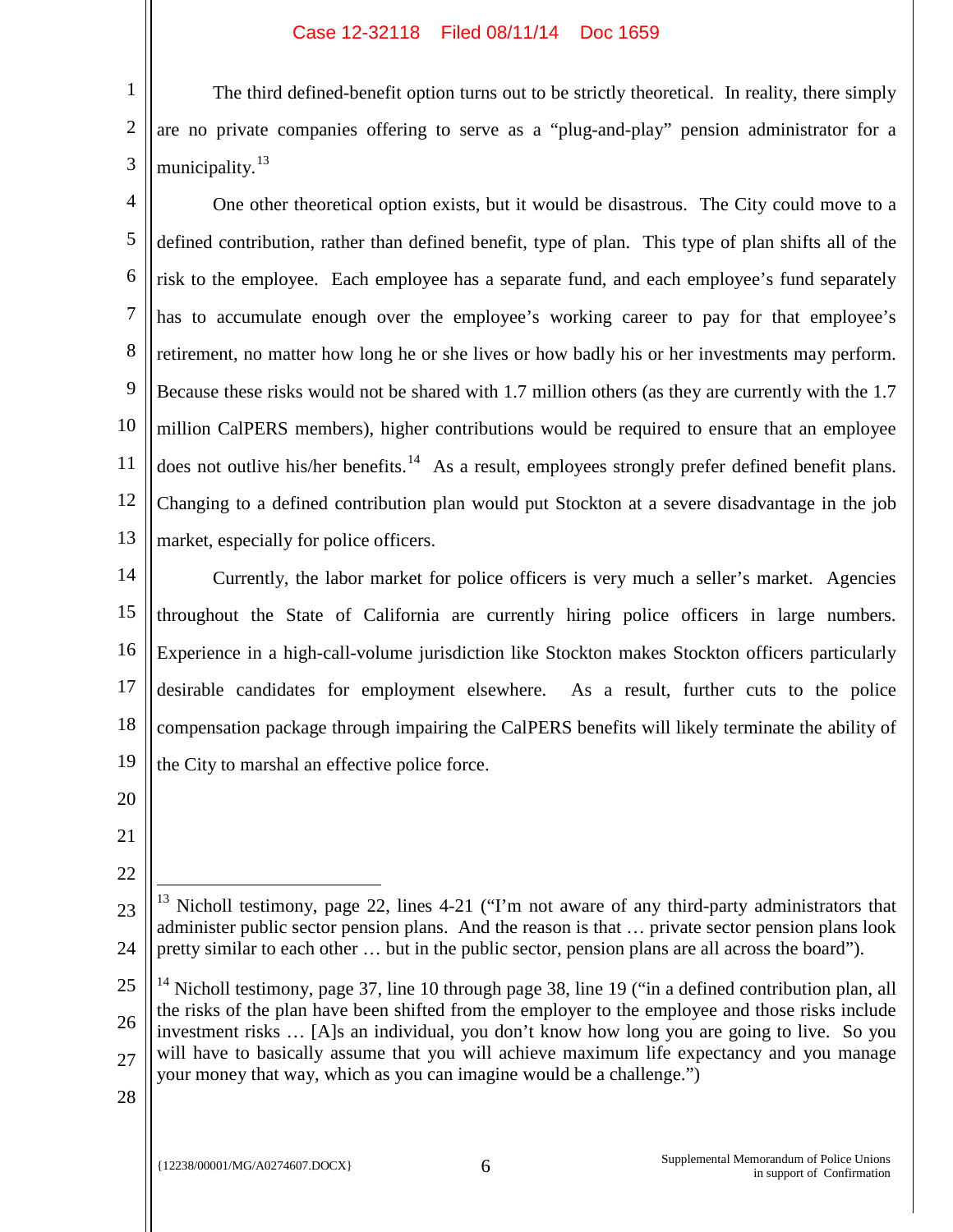# **b. Both current employees and prospective new hires strongly prefer CalPERS to any other pension plan because of its "portability" feature.**

Both Kim Nicholl and David Lamoureux testified about the "portability" or "reciprocity" feature of CalPERS, which allows a member to move between employers with no change to their pension benefits, as long as each employer participates in CalPERS or has a reciprocity agreement with CalPERS. This feature is very attractive, because CalPERS pensions are based on pay during the last year worked, or average pay during the last few years worked, depending on the formula selected by the agency in question.<sup>15</sup> Final pay is, of course, usually higher than pay in earlier years, due to inflation, increased seniority, and in some cases higher job categories.

10 11 12 13 14 15 Thus, an employee coming to Stockton from another CalPERS-affiliated city knows that the portion of his or her pension that is based on years worked at the other city will be a percentage of final pay *at Stockton*, rather than final pay at the other city, which may have been many years before retirement. Similarly, an employee leaving Stockton knows that the portion of his/her pension that is based on the years at Stockton will be a percentage of final pay *at the final employer*, rather than final pay at Stockton, possibly many years earlier.<sup>16</sup>

16 17 18 19 20 21 22 If Stockton were to terminate its CalPERS relationship, by contrast, the Stockton-related portion of members' CalPERS benefits would *not only* be slashed by approximately 60%, as discussed above, but additionally the final pay applicable to lateral hires who came to Stockton from a CalPERS agency would be frozen at their final pay from the previous employer and would not increase with their increases in pay while working at Stockton, making it much more difficult for Stockton to attract lateral hires. Negotiating a reciprocity agreement with CalPERS following termination of the CalPERS relationship would likely be difficult or impossible.<sup>17</sup>

23

Ξ

1

2

3

4

5

6

7

8

 $\overline{Q}$ 

 $15$  For simplicity, any of these formulae will be referred to simply as "final pay."

<sup>24</sup> 25 26  $16$  Lamoureux testimony, page 184, line 18 to page 185, line 19 (reciprocity makes it "much easier" for employees to change employment to go from one employer to the next, knowing that at least, from a pension benefit perspective, the salary they get with that new employer will also apply to all benefits earned in the past.")

<sup>27</sup> 28 Nicholl testimony, page 28, line 15 through page 29, line 8 ("I think it would be unlikely that CalPERS would allow reciprocity with the City of Stockton's new pension plan.")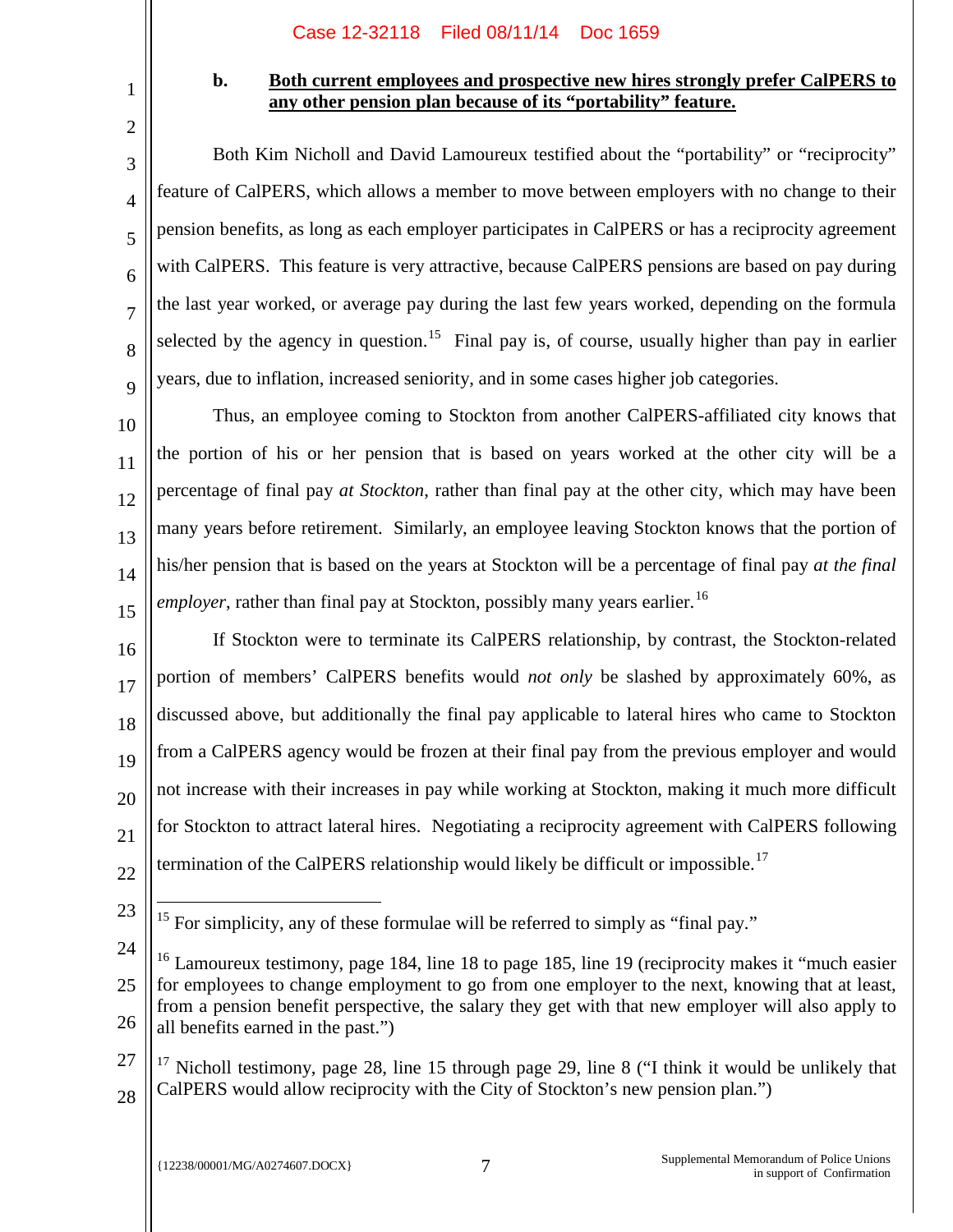# **c. Any Attempt to Reject the CalPERS "contract" creates a strong incentive for experienced employees to leave within six months, in order to retain their classic member status and the better benefits that entails.**

California enacted the Public Employees' Pension Reform Act ("PEPRA") in 2013. Kim Nicholl testified that PEPRA divides CalPERS members into two categories: "classic members" and "new members." Benefits for classic members are significantly more generous than those for new members, and new members have to pay more toward their own pensions than classic members do.<sup>18</sup> The biggest difference, for police officers, is that classic members are entitled to the "3% at 50" pension package, while new members get one of three lower available packages, even the most generous of which – the "2.7% at 57" package – would force them to work seven years longer than a classic member for a lower pension.<sup>19</sup>

11 12 13 14 15 16 17 New members are those who became members on or after January 1, 2013; members hired earlier are classic members, at least initially. A classic member retains that status when moving from one agency to another, as long as the new agency is also a CalPERS-affiliated employer (or one with a reciprocity agreement with CalPERS) and there is a gap of less than six months between jobs. But if there is a gap of more than six months between employment at one agency with a CalPERS relationship or reciprocity, and the next such job, the employee becomes a "new member" at the new job, with the lower benefits and higher deductions that entails.<sup>20</sup>

18 20 21 Under PEPRA, therefore, if Stockton were to terminate its CalPERS relationship without a reciprocity agreement already in place, current employees would have a strong incentive to leave within six months to ensure that they would retain classic member status at the next and subsequent jobs; if they stayed for more than six months, they would never have another

22 23

Ξ

24

19

1

2

3

4

5

6

7

8

9

10

27 <sup>20</sup> Nicholl testimony, page 31, line 23 through page 32, line 5.

 $18$  Nicholl testimony, page 13, lines 21-23.

<sup>25</sup> 26  $19$  "3% at 50" and "2.7% at 57" are, of course, shorthand for more complex entitlements. If an individual on the 3% at 50 program retires at 49, he or she is entitled to a slightly a slightly lower percentage of final pay, and if he or she retires at 51, a slightly higher percentage. The full definitions are found at Cal. Gov't Code §§ 21362.2 and 7522.25.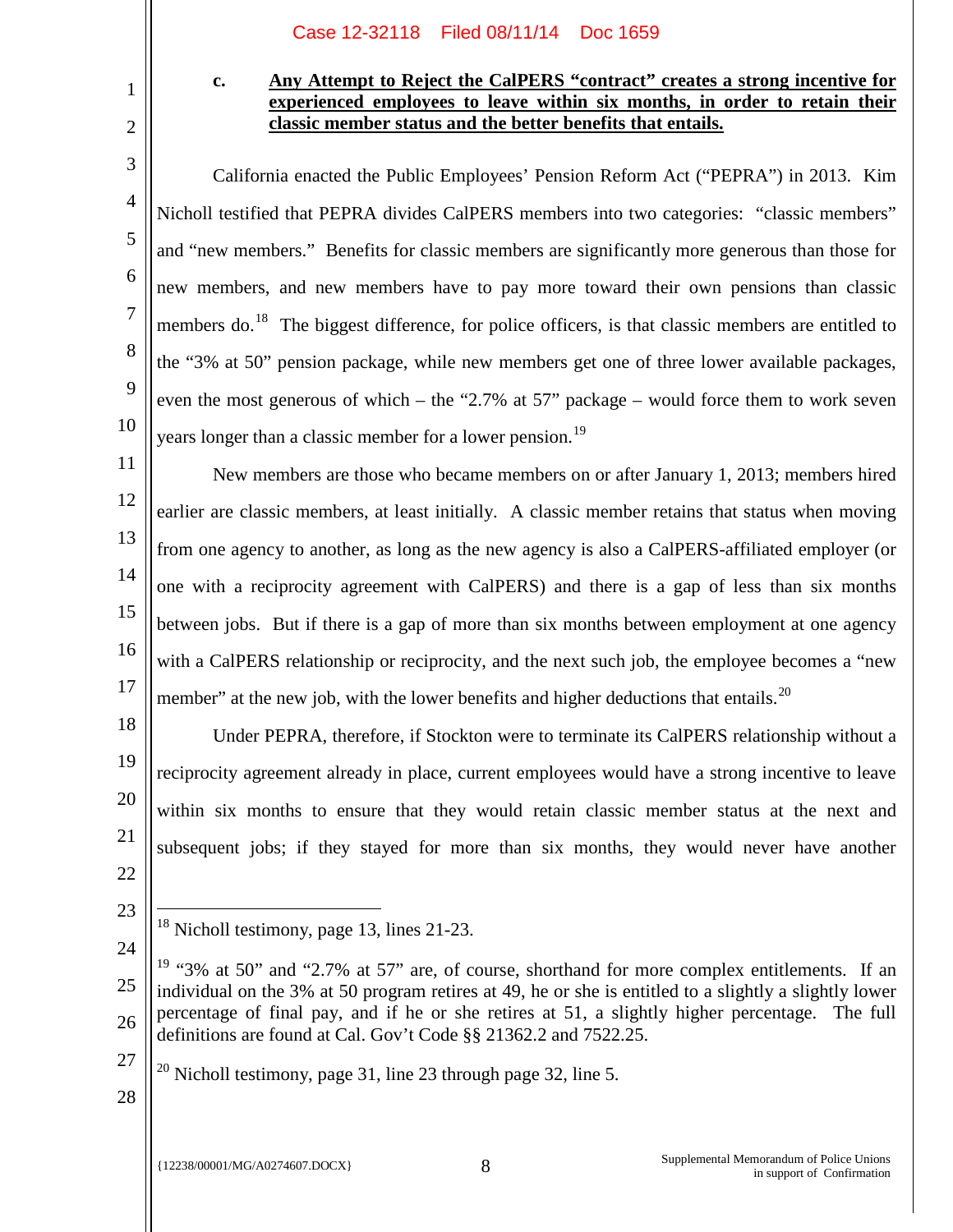opportunity to be a classic member of CalPERS, with the 3% at 50 benefit.<sup>21</sup> And a reciprocity

| $\mathfrak{2}$ | agreement with CalPERS, after Stockton had terminated and breached by not paying the                                                                                                                       |  |  |
|----------------|------------------------------------------------------------------------------------------------------------------------------------------------------------------------------------------------------------|--|--|
| 3              | termination liability, is very unlikely. $^{22}$                                                                                                                                                           |  |  |
| $\overline{4}$ | These considerations apply with special force to police officers, who because of the                                                                                                                       |  |  |
| 5              | physical demands of their job generally retire at 50 or 55 and are unable to obtain other jobs                                                                                                             |  |  |
| 6              | afterwards at the same pay levels. They depend for many years on their pensions. If Stockton                                                                                                               |  |  |
| $\tau$         | terminated its CalPERS relationship, any police officer hired before January 1, 2013, would be                                                                                                             |  |  |
| 8              | foolish to stay at Stockton longer than six months after the termination, rather than moving to                                                                                                            |  |  |
| 9              | another agency as a classic member where the higher benefits, and lower contribution rates, could                                                                                                          |  |  |
| 10             | be maintained.                                                                                                                                                                                             |  |  |
| 11             | Moreover, as dramatically demonstrated by Ms. Nicholl's testimony and chart, if Stockton                                                                                                                   |  |  |
| 12             | terminated its CalPERS relationship, a member's CalPERS pension would be much more                                                                                                                         |  |  |
| 13             | adversely affected if the member stayed at Stockton than if he or she moved to another CalPERS-                                                                                                            |  |  |
| 14             | affiliated agency, and the longer the employee waited to move, the more the pension would be                                                                                                               |  |  |
| 15             | affected. <sup>23</sup>                                                                                                                                                                                    |  |  |
| 16             |                                                                                                                                                                                                            |  |  |
| 17             |                                                                                                                                                                                                            |  |  |
| 18             |                                                                                                                                                                                                            |  |  |
| 19             |                                                                                                                                                                                                            |  |  |
| 20             |                                                                                                                                                                                                            |  |  |
| 21             | $^{21}$ Id.                                                                                                                                                                                                |  |  |
| 22             | $^{22}$ Nicholl testimony, page 28, line 18 through page 29, line 8.                                                                                                                                       |  |  |
| 23             | $^{23}$ Nicholl testimony, page 35, line 17 through page 36, line 6. Four scenarios were discussed, in<br>each case with the same final pay, years of service, age at retirement, and so on. For the first |  |  |
| 24             | scenario, it was assumed that Stockton never terminated its relationship with CalPERS, and the                                                                                                             |  |  |
| 25             | employee never left Stockton's employ until retirement. In that scenario, the employee's eventual<br>pension would be \$49,000. In the other three scenarios, Stockton terminated the CalPERS              |  |  |
| 26             | relationship. If the employee left Stockton for another CalPERS agency within six months, his or<br>her eventual CalPERS pension would be \$39,360; if the employee left after more than six months,       |  |  |
| 27             | the eventual pension would fall to \$27,880; while if he or she never left at all, it would be a mere<br>\$6,560.                                                                                          |  |  |
| 28             |                                                                                                                                                                                                            |  |  |
|                |                                                                                                                                                                                                            |  |  |
|                | Supplemental Memorandum of Police Unions<br>9<br>{12238/00001/MG/A0274607.DOCX}<br>in support of Confirmation                                                                                              |  |  |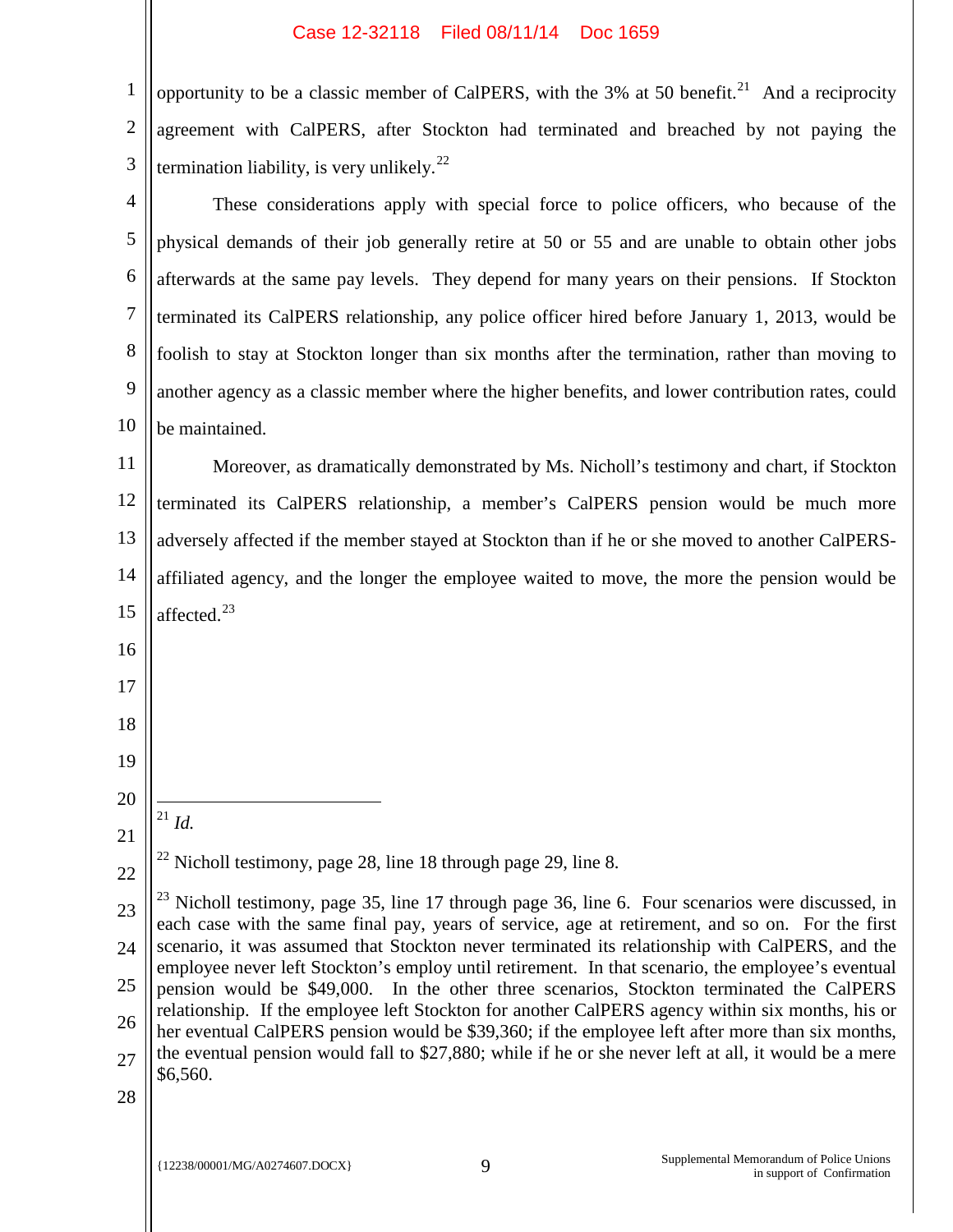## **d. Police pay has already been cut dramatically. It is already very difficult to hire new police officers quickly enough to replace those who leave. Any further cuts, especially to CalPERS benefits, will make it nearly impossible to maintain public safety.**

4 6 Stockton Chief of Police Eric Jones has submitted four declarations over the course of the bankruptcy case, each emphasizing the difficulty the Department is having in reaching budgeted staffing levels because of low pay levels as well as the severe crime problems resulting from understaffing and the exodus of experienced officers, leaving the Department with far too many rookies and jeopardizing public safety.<sup>24</sup>

9 10 11 12 13 Although the City has 365 budgeted positions for sworn police officers, which would increase to 485 budgeted positions if those were filled, the Department as of April 2014 had only been able to fill 351 of those positions.<sup>25</sup> Hiring has only barely outpaced attrition: from January 2012 to March 2014, 134 officers were hired while  $104$  – nearly a third of the total – left.<sup>26</sup> Stockton has far less than the recommended staffing level of 2.0 officers per 1,000 population.<sup>27</sup>

14 15 16 Chief Jones testified that "The Stockton Police Department is not competitive in the marketplace with other police departments, and this is drastically affecting our retention and recruitment."<sup>28</sup> Pay has already been cut approximately  $20-30\%$ , <sup>29</sup> and Chief Jones says that

17

Ξ

1

2

3

5

7

8

- 20  $254<sup>th</sup>$  Jones Declaration, page 2, line 27 through page 3, line 12.
- 21  $26$  4<sup>th</sup> Jones Declaration, page 3, lines 3-5.

- 26
- <sup>28</sup> 4th Jones Declaration, page 3, lines 18-20.
- $29$  4<sup>th</sup> Jones Declaration, page 3, line 26.
- 28

<sup>18</sup> 19 <sup>24</sup> Declaration of Eric Jones filed June 30, 2012 (docket #30, "1<sup>st</sup> Jones Declaration"); Declaration of Eric Jones filed February 15, 2013 (docket #710, "2<sup>nd</sup> Jones Declaration"); Declaration of Eric Jones filed March 31, 2014 (docket #1311, "3<sup>rd</sup> Jones Declaration"); Declaration of Eric Jones filed April 21, 2014 (docket  $\#1364$ , "4<sup>th</sup> Jones Declaration").

<sup>22</sup>

<sup>23</sup> 24 25  $27$  1<sup>st</sup> Jones Declaration, Exhibit A (Braga report), page 26 ("prior empirical research studies suggest that officer-to-population rations should be about 2.0 per 1,000 residents");  $3<sup>rd</sup>$  Jones Declaration, page 7, lines 21-24 ("Dr. Anthony Braga … recommended the City reach 2.0 officers per 1,000 residents. This figure is almost double our current officer per 1,000 ratio");  $4<sup>th</sup>$  Jones Declaration, page 3, lines 14-20 ("even at the level of 485 police officers, the offer-per-thousandresident ratio would be only 1.6").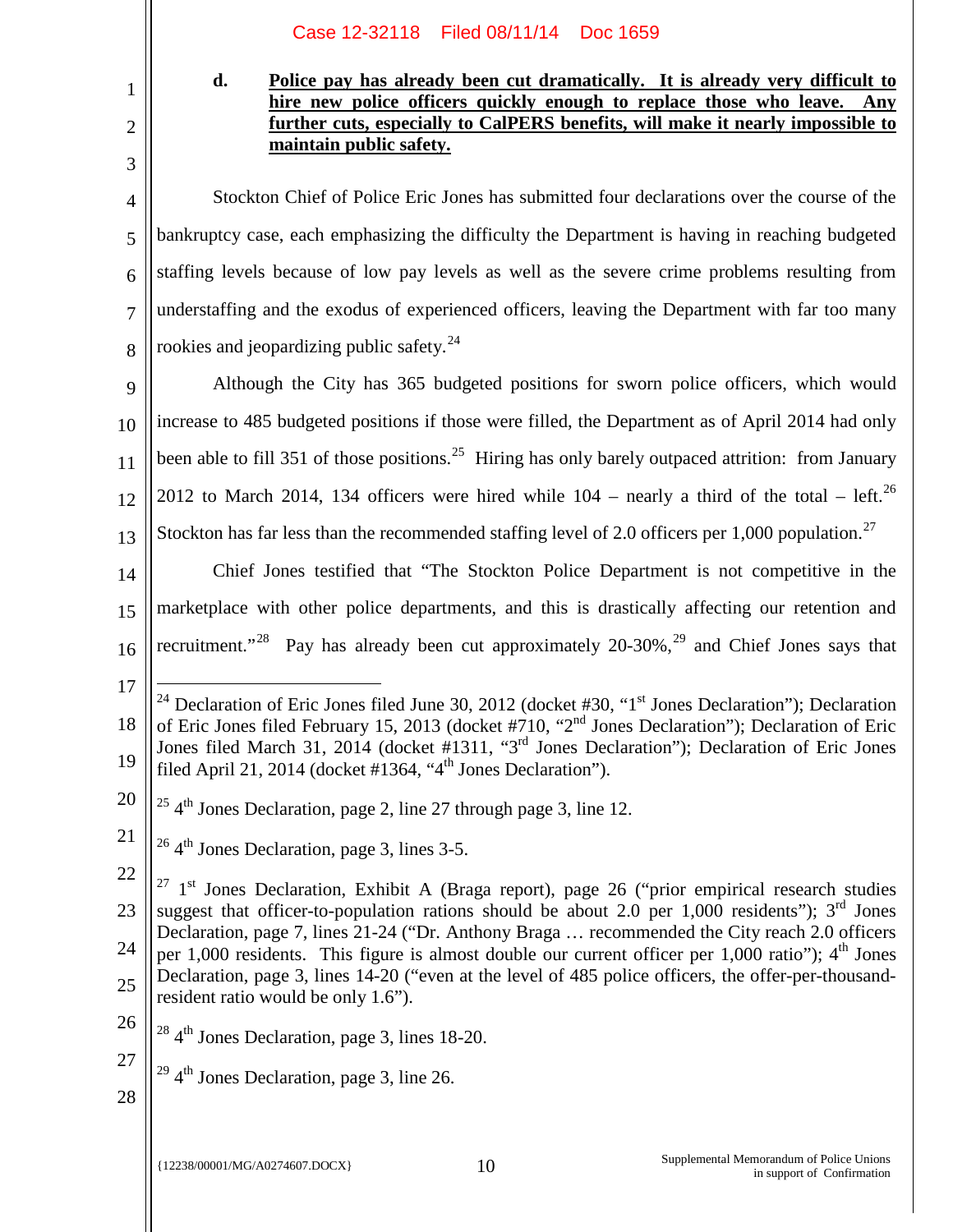1 2 "most officers ... continue to tell me that if the Department's CalPERS contract is broken, they will depart to another agency."

3 4 5 6 7 8 9 Even apart from the number of officers, the cuts in pay and benefits have changed the demographics of the Department, with experienced officers leaving and being replaced by rookies. "There has been a mass exodus of experienced officers since  $2008$ ,"<sup>30</sup> while the percentage of Stockton police officers with less than one year of experience more than doubled between 2008 and 2012.<sup>31</sup> Among other things, the increase in the percentage of rookies in the Department was associated with a 400% increase in shootings directed at Stockton police officers.<sup>32</sup> Inexperienced officers are also more likely to make mistakes that result in criminal cases being thrown out.<sup>33</sup>

- 10
- 11

## **e. Termination of the CalPERS relationship would result in a huge termination liability that would have to be dealt with somehow.**

12 13 14 15 16 17 18 19 Whether the PERL's provisions for assessment of termination liability govern, or the Bankruptcy Code's provisions on executory contracts, clearly CalPERS – with the obligation to pay its members' pensions going forward – would have a large claim in this bankruptcy case if the City's contract were rejected or terminated. Termination liability that could be assessed under the PERL has been estimated at \$1.6 billion, far larger than any other claim in this case.<sup>34</sup> Moreover, under the PERL, the claim would be secured by all of the City's assets, although for purposes of this brief, without conceding the issue, the Police Unions have assumed such lien could be avoided under 11 U.S.C. § 545.

20 21 22 An attempt to treat the CalPERS relationship as an executory contract and to reject it would, at a minimum, result in extensive litigation over the amount of CalPERS' rejection

- 23 <sup>30</sup> 2nd Jones Declaration, page 8, lines 21-22. Ξ
- 24  $31$  2<sup>nd</sup> Jones Declaration, page 8, line 28 through page 9, line 1.
- 25  $32$   $2<sup>nd</sup>$  Jones Declaration, page 8, lines 11-12.
- 26  $33 \text{ } 2^{\text{nd}}$  Jones Declaration, page 8, lines 13-17.
- 27  $34$  Nicholl testimony, page 15, lines 17-18.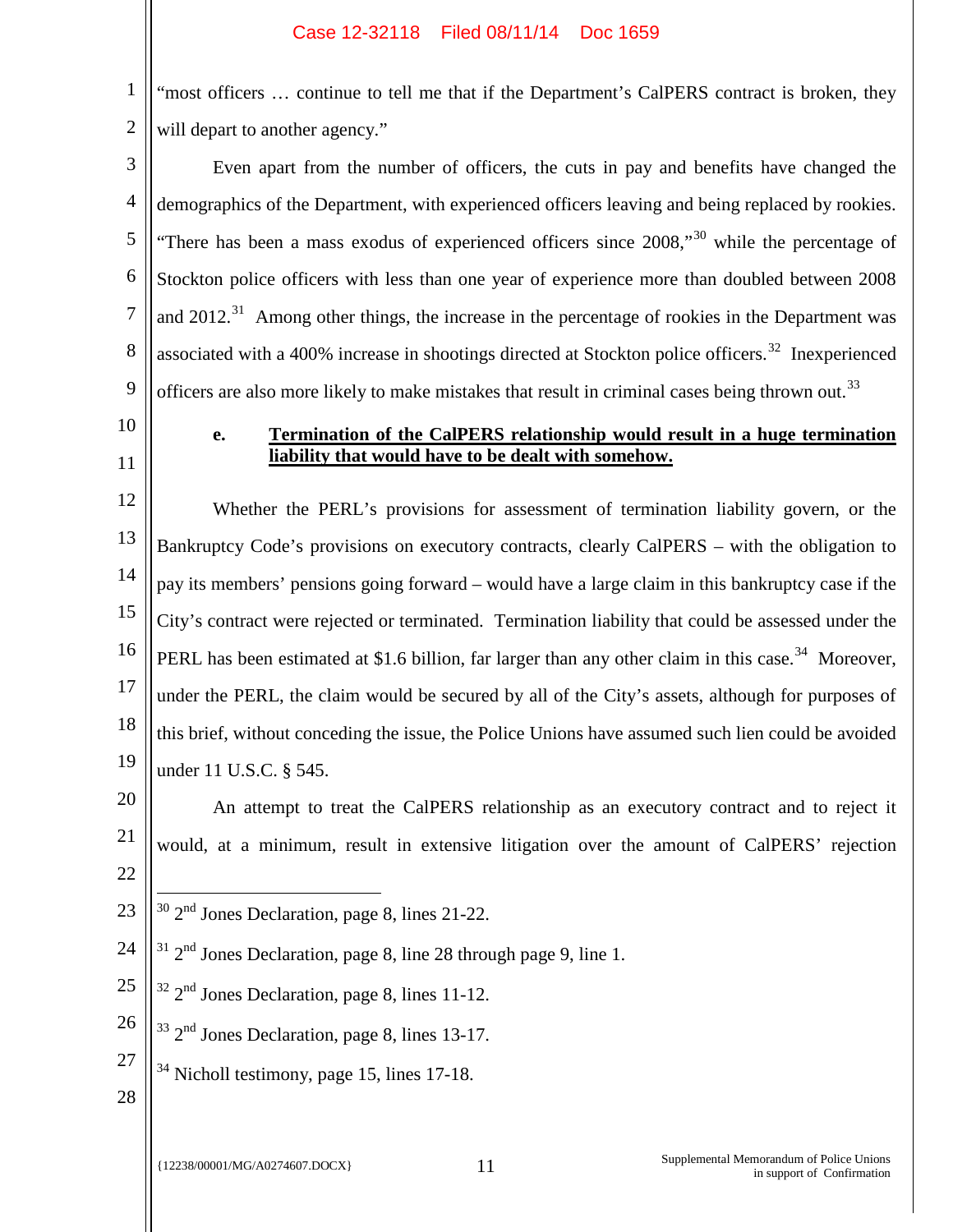1 2 3 damages and whether or not the termination liability is secured or not, delaying the City's emergence from chapter 9 and costing more money the City would prefer to spend on services to City residents rather than on lawyers, consultants, and expert witnesses..

# **2. The City's decision to assume the contract with CalPERS is not discriminatory to Franklin.**

Franklin disingenuously characterizes CalPERS as a "creditor" who is being paid 100% of its claim, while Franklin and others receive a much lower percentage. In reality, however, the relationship between the City and CalPERS is more complex, and most of the financial damage of a rejection would fall on Stockton's retirees and employees rather than on CalPERS itself.

10 11 12 13 14 CalPERS has not yet paid all the vested benefits of its members who spent part or all of their working years at Stockton, and it will not pay those benefits in full if Stockton defaults. While CalPERS will retain some risk if the contract is terminated, it has the ability to eliminate the lion's share of its own risk by reducing future benefits to members who spent part or all of their working years at Stockton.<sup>35</sup>

15 16 17 18 19 20 Once the amount of this "underfunding" is actuarially determined, CalPERS can reduce the Stockton-related portion of the pensions of all CalPERS members who ever worked for the City of Stockton, whether they are retirees, former employees now working elsewhere, or current employees.<sup>36</sup> These members are the parties who would be most severely damaged by rejection. Although they will receive 100% of their CalPERS pensions under the Plan, they have taken major cuts elsewhere.

21

Ξ

4

5

6

7

8

9

22 23 Most Stockton retirees were also entitled to health care benefits, which have been eliminated entirely; the estimated amount of these benefits was \$545 million. The Retirees'

27

<sup>36</sup> *Id.*

<sup>24</sup> 25 26 <sup>35</sup> Lamoureux testimony, page 180, lines 9-22. See also discussion in Section 1(a), *supra.* The reduction is based on the difference between the actuarially-determined future value of funds contributed by Stockton and its employees and on hand at termination, given the expected future returns on investment of those funds, and the actuarially-determined amount of the future benefits to be paid, as well as the timing of those future investment returns and benefit payments.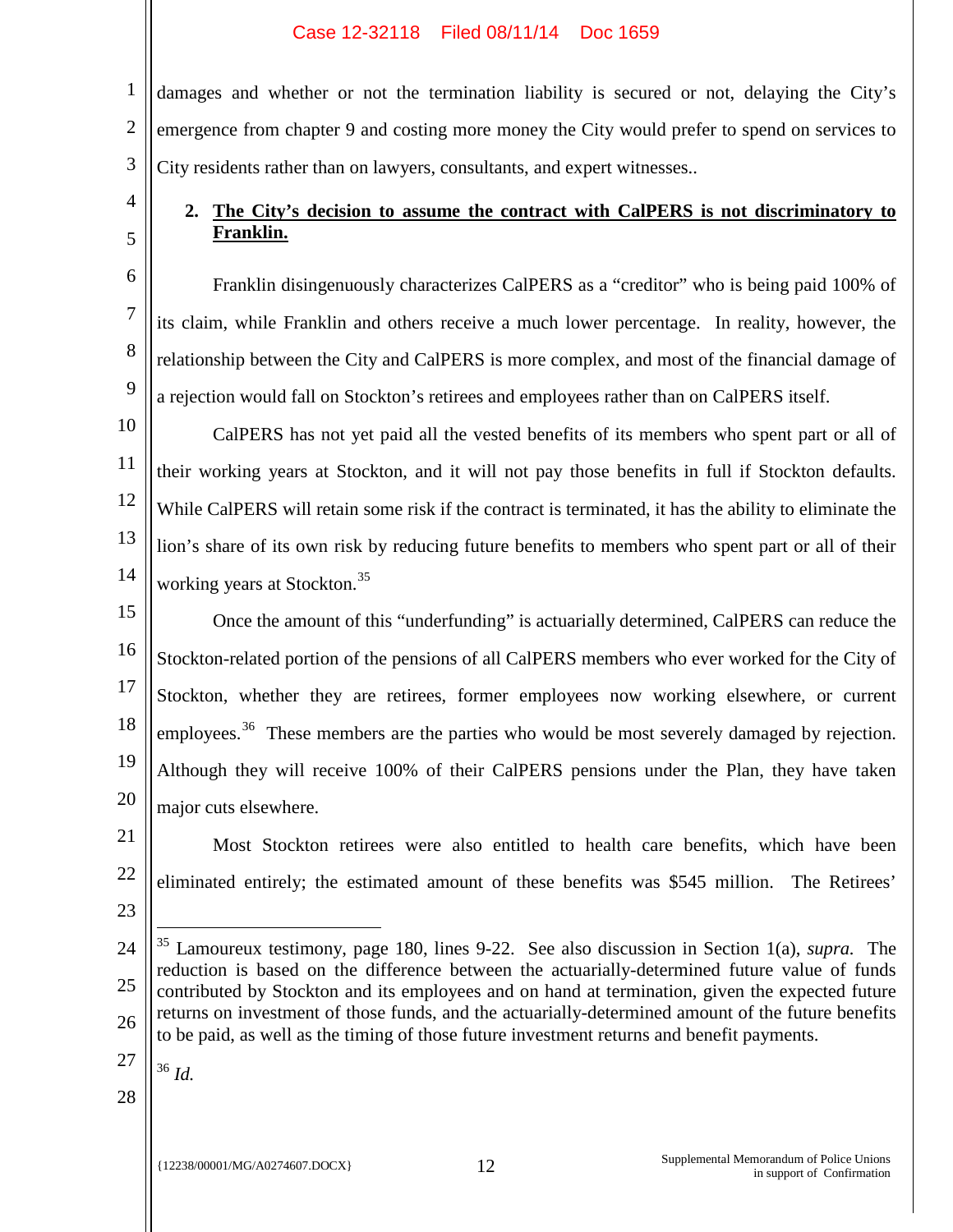1 2 3 4 5 Committee and the City negotiated a settlement, now incorporated in the Plan, allowing the elimination of their health care benefits in exchange for, and contingent upon, retention of their CalPERS pensions. Current employees, including the Police Unions' members, have also had their future retiree health care benefits eliminated as part of the settlement incorporated in the Plan.

6 7 8 10 Police officers have also taken 20-30% cuts in compensation, some of which was illegally and unilaterally done prior to the bankruptcy filing. These claims were eliminated, at no cash cost to the City, in exchange for 44 hours of time off per officer, but the settlement is expressly contingent upon the City's continuing its relationship with CalPERS and complying with all of its duties thereunder.

11 12 13 14 15 Cuts to police officer pay valued at approximately \$13 million were made illegally, outside the required mediation process for public employee unions, prior to bankruptcy filing. A waiver of these claims is part of the current Memorandum of Understanding ("MOU") with SPOA incorporated in the Plan, but the claims, and the related litigation, would be back on the table if the City breached the MOU by terminating its relationship with CalPERS.

16 17 Under the settlement incorporated in the Plan, police officers also now contribute 9% of their pay to CalPERS, a contribution that was previously made by the City itself.

18 19 20 21 22 Additionally, the City has taken a number of steps to reduce pension costs, including introducing a lower tier of benefits for new hires, eliminating various categories of police officer pay, such as education allowance, master officer pay, and longevity pay, that are part of the final pay used to calculate a retired officer's pension benefits, and requiring current police officers to pay a much higher proportion of the CalPERS contributions than previously.

23 24 25 26 27 28 Thus, the real parties in interest who would be economically hurt by a cut in CalPERS pensions – the retirees and the current employees, including the police – have already made very significant concessions as part of the plan process. The City negotiated long and hard with the Retirees' Committee and with each of its unions, and reached the best deals it was able to reach. Further cuts to police pay would cripple the City's ability to attract and retain competent officers and exacerbate an already very difficult public safety situation.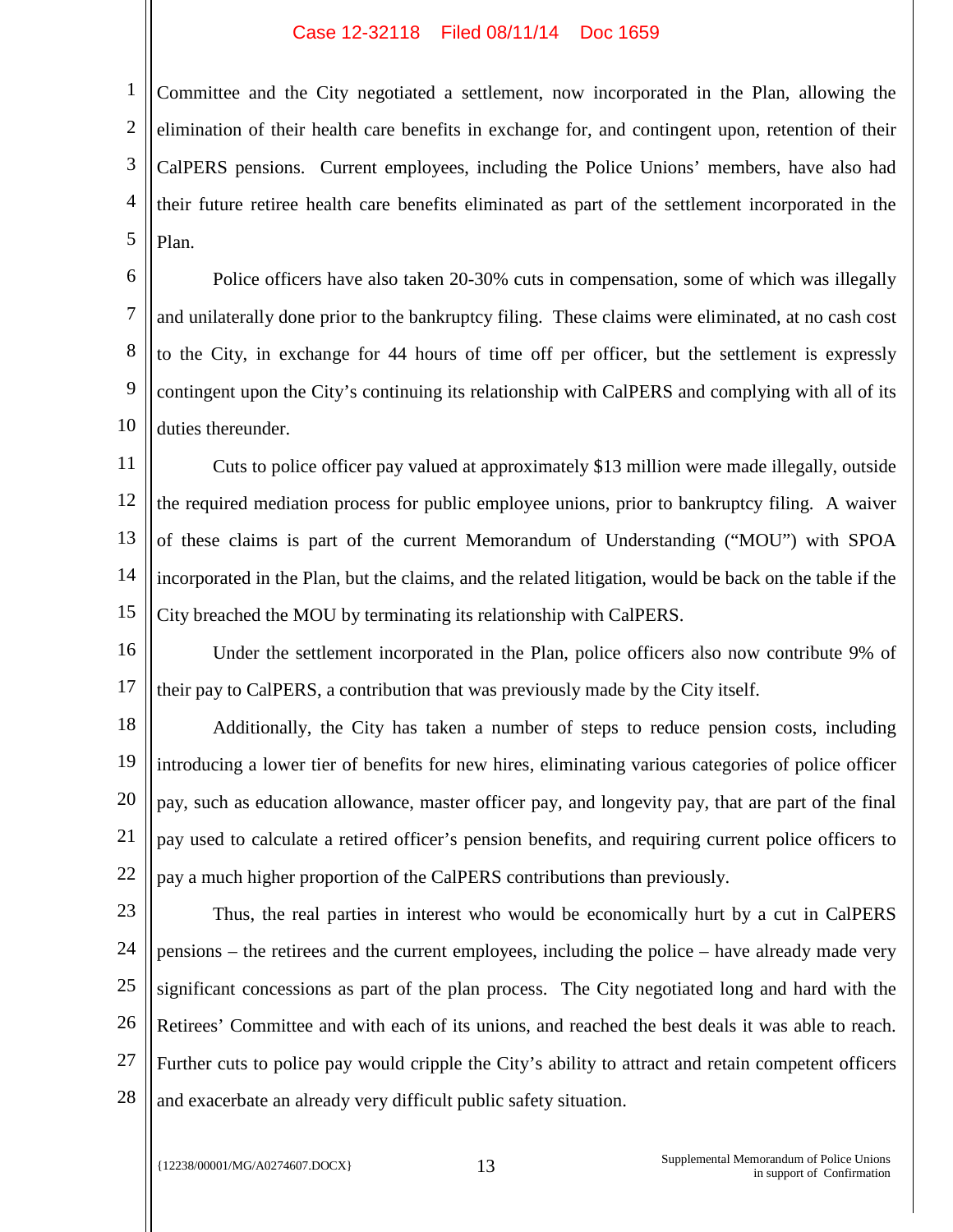# **3. Rejection of the CalPERS "contract" would set back the reorganization process by a year or more, at great cost, and would be unlikely to result in significant savings.**

3 10 The agreements reached by the City with nine unions and the Retirees' Committee would be breached by an attempt to treat the CalPERS relationship as an executory contract and to reject it. Thus, mediation with each of these groups would have to begin again from square one. The City, the Retirees' Committee, and the unions have already spent many months reaching the settlements that are incorporated in the Plan; all that effort would be thrown away if the City were to breach its agreements with each of these constituencies to keep the CalPERS relationship unaltered. The eventual resulting deals are unlikely to be significantly better than what was agreed the first time around, and many months (and millions of dollars in attorneys' fees) will have been wasted in reaching the new agreements.

12 13 14 15 16 17 18 Most significantly, if the City were to terminate the CalPERS relationship and then renegotiate the settlements with the unions and the Retirees' Committee, not only is it likely that the new settlements would leave the City no better off than before, but the City would be faced with a huge termination claim from CalPERS, and such claim would be unsecured at best and secured by all of the City's assets at worst. Thus, it is extremely unlikely that the City would be able to pay more to its general unsecured creditors, including Franklin, than under the current Plan.

**4. Conclusion**

20 22 23 The City has made a wise choice to keep the CalPERS relationship unaltered. The marketplace in which Stockton competes for employees – particularly police officers – is highly competitive, with advertised openings for police officers, for example, increasing significantly during the last two years. A strong, safe, and portable CalPERS pension is the industry standard. There is no alternative available that even comes close to offering the benefits that CalPERS offers. Stockton is already struggling to attract and retain police officers; a difficult situation would become effectively impossible if the City's relationship with CalPERS were terminated.

27 28

1

2

4

5

6

7

8

9

11

19

21

24

25